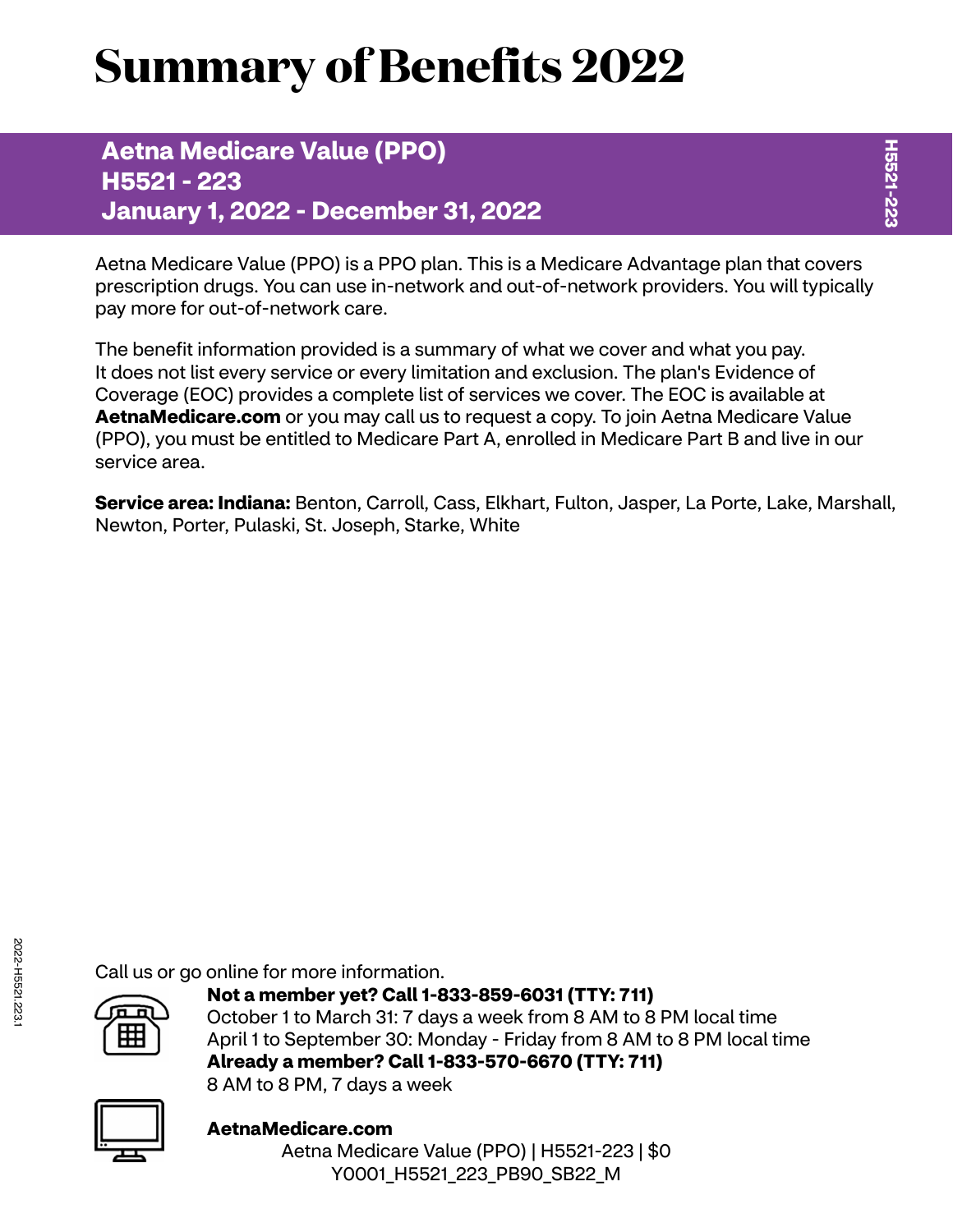## **Compare our plan to Medicare**

To learn more about the coverage and costs of Original Medicare, look in your "Medicare & You" handbook. View it online at<www.medicare.gov>or get a copy by calling 1-800-MEDICARE (1-800-633-4227), 24 hours a day, 7 days a week. TTY users should call 1-877-486-2048.

## **What you should know**

- **Primary Care Physician (PCP):** You have the option to choose a PCP. When we know who your provider is, we can better support your care.
- **Referrals:** Aetna Medicare Value (PPO) doesn't require a referral from a PCP to see a specialist. Keep in mind, some providers may require a recommendation or treatment plan from your doctor in order to see you.
- **Prior authorizations:** Your provider will work with us to get approval before you receive certain services or drugs. Benefits that may require a prior authorization are listed with an asterisk (**\***) in the benefits grid.

| <b>Plan costs &amp; information</b>               | In-network                                                                                                                                                                                                                                                                          | <b>Out-of-network</b>                                     |  |
|---------------------------------------------------|-------------------------------------------------------------------------------------------------------------------------------------------------------------------------------------------------------------------------------------------------------------------------------------|-----------------------------------------------------------|--|
| Monthly plan premium                              | \$0<br>You must continue to pay your Medicare Part B premium.                                                                                                                                                                                                                       |                                                           |  |
|                                                   |                                                                                                                                                                                                                                                                                     |                                                           |  |
| Plan deductible                                   | \$0<br>\$0                                                                                                                                                                                                                                                                          |                                                           |  |
| Maximum out-of-pocket<br>amount (does not include | \$5,900 for in-network<br>services.                                                                                                                                                                                                                                                 | \$8,500 for in- and out-of-<br>network services combined. |  |
| prescription drugs)                               | The most you pay for copays, coinsurance and other costs for<br>medical services for the year. Once you reach the maximum<br>out-of-pocket, our plan pays 100% of covered medical<br>services. Your premium and prescription drugs don't count<br>toward the maximum out-of-pocket. |                                                           |  |

You can find more details on each benefit listed below in the Evidence of Coverage (EOC).

| <b>Primary benefits</b>                     | <b>Your costs for</b><br>in-network care                                                         | <b>Your costs for</b><br>out-of-network care |
|---------------------------------------------|--------------------------------------------------------------------------------------------------|----------------------------------------------|
| Hospital coverage*                          |                                                                                                  |                                              |
| Inpatient hospital<br>coverage              | \$315 per day, days 1-7; \$0 per day, $ $<br>days 8-90<br>You pay \$0 for days 91 and<br>beyond. | 50% per stay                                 |
|                                             | Our plan covers an unlimited number of days.                                                     |                                              |
| Outpatient hospital<br>observation services | \$315 per stay                                                                                   | 50% per stay                                 |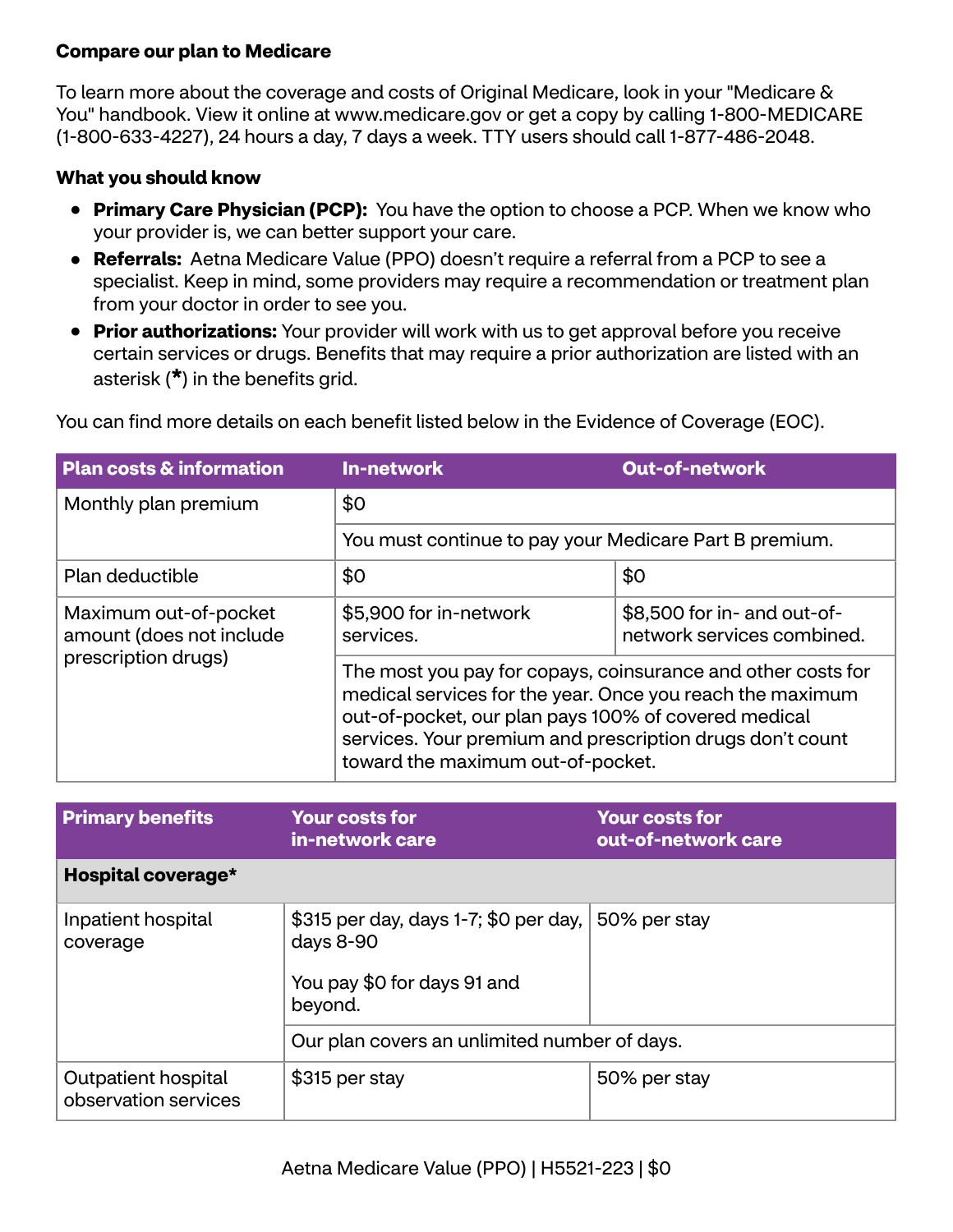| <b>Primary benefits</b>         | <b>Your costs for</b><br>in-network care                                                                                                                                                                                                                                                                                                                                                                                                                                                                                                                |                                                                                                                                                                                                                                              | <b>Your costs for</b><br>out-of-network care                                                        |                                                                                                                                                                                                                                                                                                                                               |
|---------------------------------|---------------------------------------------------------------------------------------------------------------------------------------------------------------------------------------------------------------------------------------------------------------------------------------------------------------------------------------------------------------------------------------------------------------------------------------------------------------------------------------------------------------------------------------------------------|----------------------------------------------------------------------------------------------------------------------------------------------------------------------------------------------------------------------------------------------|-----------------------------------------------------------------------------------------------------|-----------------------------------------------------------------------------------------------------------------------------------------------------------------------------------------------------------------------------------------------------------------------------------------------------------------------------------------------|
| Outpatient hospital             | $$45 - $330$                                                                                                                                                                                                                                                                                                                                                                                                                                                                                                                                            |                                                                                                                                                                                                                                              | 50%                                                                                                 |                                                                                                                                                                                                                                                                                                                                               |
| services                        | Lower cost sharing applies for services other than surgery.                                                                                                                                                                                                                                                                                                                                                                                                                                                                                             |                                                                                                                                                                                                                                              |                                                                                                     |                                                                                                                                                                                                                                                                                                                                               |
| Ambulatory surgical<br>center   | \$330                                                                                                                                                                                                                                                                                                                                                                                                                                                                                                                                                   |                                                                                                                                                                                                                                              | 50%                                                                                                 |                                                                                                                                                                                                                                                                                                                                               |
| <b>Doctor visits</b>            |                                                                                                                                                                                                                                                                                                                                                                                                                                                                                                                                                         |                                                                                                                                                                                                                                              |                                                                                                     |                                                                                                                                                                                                                                                                                                                                               |
| Primary care physician<br>(PCP) | \$0                                                                                                                                                                                                                                                                                                                                                                                                                                                                                                                                                     |                                                                                                                                                                                                                                              | \$25                                                                                                |                                                                                                                                                                                                                                                                                                                                               |
| <b>Specialists</b>              | \$45                                                                                                                                                                                                                                                                                                                                                                                                                                                                                                                                                    |                                                                                                                                                                                                                                              | \$55                                                                                                |                                                                                                                                                                                                                                                                                                                                               |
| Preventive care                 | \$0                                                                                                                                                                                                                                                                                                                                                                                                                                                                                                                                                     |                                                                                                                                                                                                                                              | $0\% - 50\%$                                                                                        |                                                                                                                                                                                                                                                                                                                                               |
|                                 | Preventive care<br>includes:<br>*Abdominal<br>aortic aneurysm<br>screenings<br>* Alcohol misuse<br>screenings and<br>counseling<br>*Bone mass<br>measurements<br>*Breast cancer<br>screening:<br>mammogram<br>*Cardiovascular<br>disease<br>screenings<br>*Cardiovascular<br>behavior therapy<br><b>Cervical and</b><br>vaginal cancer<br>screenings<br>Lower cost sharing out-of-network: for Covid-19, pneumonia,<br>influenza, and Hepatitis B vaccines<br>Higher cost sharing out-of-network: for all other Medicare-covered<br>preventive services | <b>Colorectal</b><br>cancer<br>screenings<br>fecal occult<br>blood test,<br>flexible<br>*Depression<br>screenings<br>*Diabetes<br>screenings<br><b>*HBV</b> infection<br>screening<br>*Hepatitis C<br>*Lung cancer<br>screenings<br>services | (colonoscopy,<br>sigmoidoscopy)<br>screening tests<br><b>'HIV</b> screenings<br>* Nutrition therapy | * Obesity behavior<br>therapy<br>* Prostate cancer<br>screenings (PSA)<br><b>Sexually</b><br>transmitted<br>infections<br>screenings and<br>counseling<br>*Tobacco use<br>cessation<br>counseling<br>*Vaccines:<br>Covid-19, flu,<br>hepatitis B,<br>pneumococcal<br>*Welcome to<br>Medicare<br>preventive visit<br>*Yearly wellness<br>visit |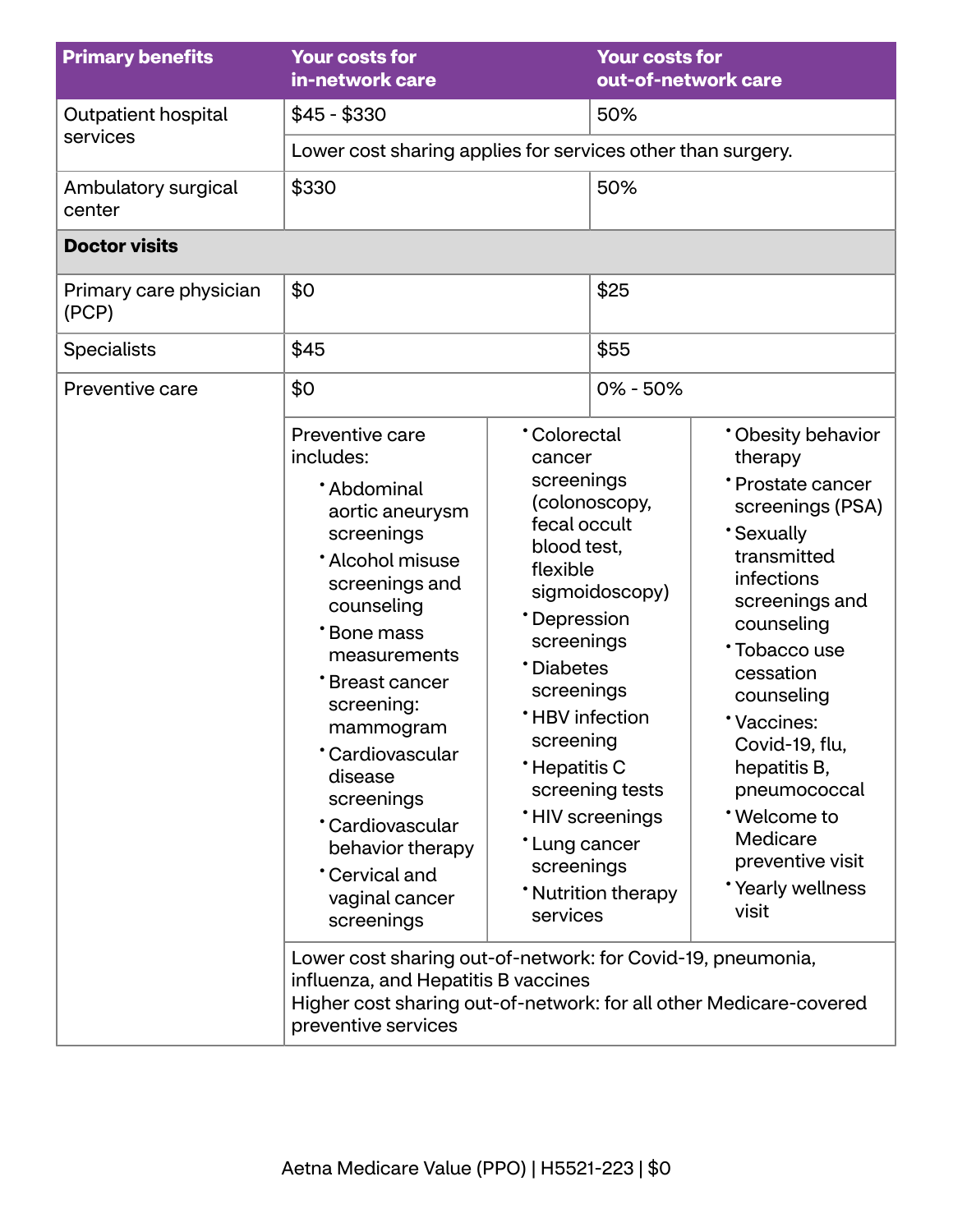| <b>Primary benefits</b>                       | <b>Your costs for</b><br>in-network care                                                                                   | <b>Your costs for</b><br>out-of-network care |  |
|-----------------------------------------------|----------------------------------------------------------------------------------------------------------------------------|----------------------------------------------|--|
| <b>Emergency &amp; urgent care</b>            |                                                                                                                            |                                              |  |
| Emergency care in the<br><b>United States</b> | \$90                                                                                                                       |                                              |  |
| Urgently needed care in<br>the United States  | \$65                                                                                                                       |                                              |  |
| Emergency & urgently<br>needed care worldwide | Emergency care: \$90<br>Urgently needed care: \$90<br>Ambulance: \$290                                                     |                                              |  |
| Diagnostic testing*                           |                                                                                                                            |                                              |  |
| Diagnostic radiology<br>(e.g. MRI & CT scans) | \$325                                                                                                                      | 50%                                          |  |
| Lab services                                  | \$10<br>\$25                                                                                                               |                                              |  |
|                                               | You'll pay \$0 for certain lab services such as hemoglobin A1c, urine<br>protein, prothrombin (protime) and urine albumin. |                                              |  |
| Diagnostic tests &<br>procedures              | \$75                                                                                                                       | 50%                                          |  |
| Outpatient x-rays                             | \$20                                                                                                                       | 50%                                          |  |
| Hearing, dental, & vision                     |                                                                                                                            |                                              |  |
| Diagnostic hearing<br>exam                    | \$0                                                                                                                        | \$55                                         |  |
| Routine hearing exam                          | \$0                                                                                                                        | \$55                                         |  |
|                                               | We cover one exam every year. All appointments should be<br>scheduled through NationsHearing.                              |                                              |  |
| Hearing aids                                  | Our plan pays up to a maximum amount of \$500 per ear, every year.<br>You are responsible for any costs over this amount.  |                                              |  |
|                                               | Nations Hearing will manage your hearing aid benefits. All hearing<br>aids must be purchased through NationsHearing.       |                                              |  |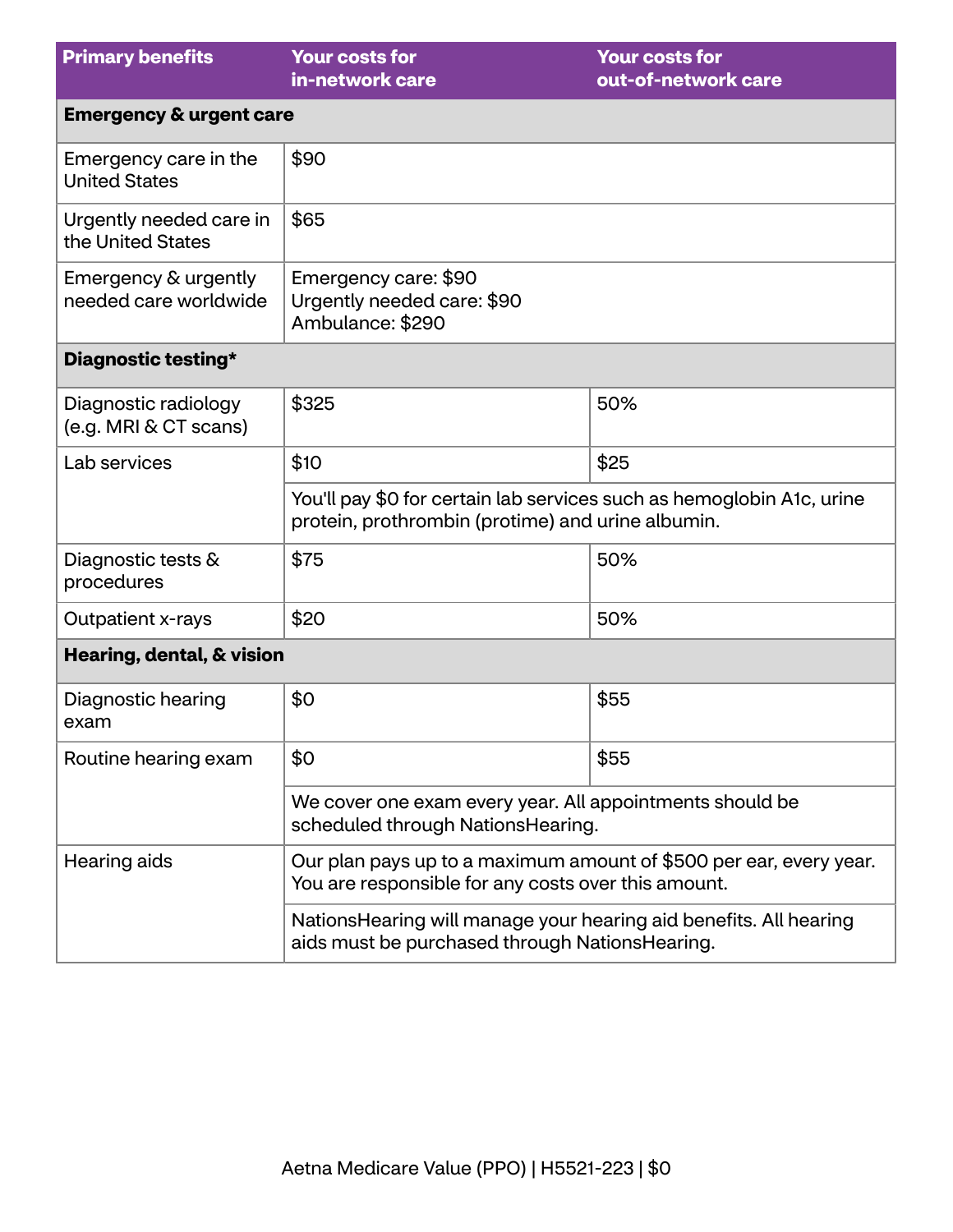| <b>Primary benefits</b>                                                      | <b>Your costs for</b><br>in-network care                                                                                                                        | <b>Your costs for</b><br>out-of-network care                                                   |  |
|------------------------------------------------------------------------------|-----------------------------------------------------------------------------------------------------------------------------------------------------------------|------------------------------------------------------------------------------------------------|--|
| Dental services (in<br>addition to Original<br>Medicare coverage)            | \$0 for preventive services (e.g.<br>oral exam, x-rays and cleaning)                                                                                            | 30% for preventive services (e.g.<br>oral exam, x-rays and cleaning)                           |  |
|                                                                              | 50% for comprehensive services.<br>Comprehensive services include<br>fillings and extractions.                                                                  | 70% for comprehensive services.<br>Comprehensive services include<br>fillings and extractions. |  |
|                                                                              | Our plan pays up to a maximum amount of \$1,000 every year for<br>preventive and comprehensive services. You are responsible for any<br>costs over this amount. |                                                                                                |  |
|                                                                              | If you choose a provider outside of the Aetna Dental® PPO Network,<br>you may be responsible for additional costs.                                              |                                                                                                |  |
| Glaucoma screening                                                           | \$0                                                                                                                                                             | 50%                                                                                            |  |
| Diagnostic eye exams<br>(including diabetic eye                              | $$0 - $45$                                                                                                                                                      | \$55                                                                                           |  |
| exams)                                                                       | Lower cost sharing: for diabetic eye exams<br>Higher cost sharing: for all other eye exams                                                                      |                                                                                                |  |
| Routine eye exam                                                             | \$0                                                                                                                                                             | \$55                                                                                           |  |
|                                                                              | We cover one exam every year.                                                                                                                                   |                                                                                                |  |
| Contacts and<br>eyeglasses (in addition<br>to Original Medicare<br>coverage) | \$100 reimbursement every year.<br>You can see any licensed provider.                                                                                           |                                                                                                |  |
| <b>Mental health services*</b>                                               |                                                                                                                                                                 |                                                                                                |  |
| Inpatient psychiatric<br>stay                                                | \$1,871 per stay                                                                                                                                                | 50% per stay                                                                                   |  |
| Outpatient mental<br>health therapy<br>(individual)                          | \$40                                                                                                                                                            | 50%                                                                                            |  |
| Outpatient psychiatric<br>therapy (individual)                               | \$40                                                                                                                                                            | 50%                                                                                            |  |
| <b>Skilled nursing*</b>                                                      |                                                                                                                                                                 |                                                                                                |  |
| Skilled nursing facility<br>(SNF)                                            | \$0 per day, days 1-20; \$184 per<br>day, days 21-100                                                                                                           | 50% per stay                                                                                   |  |
|                                                                              | Our plan covers up to 100 days per benefit period.                                                                                                              |                                                                                                |  |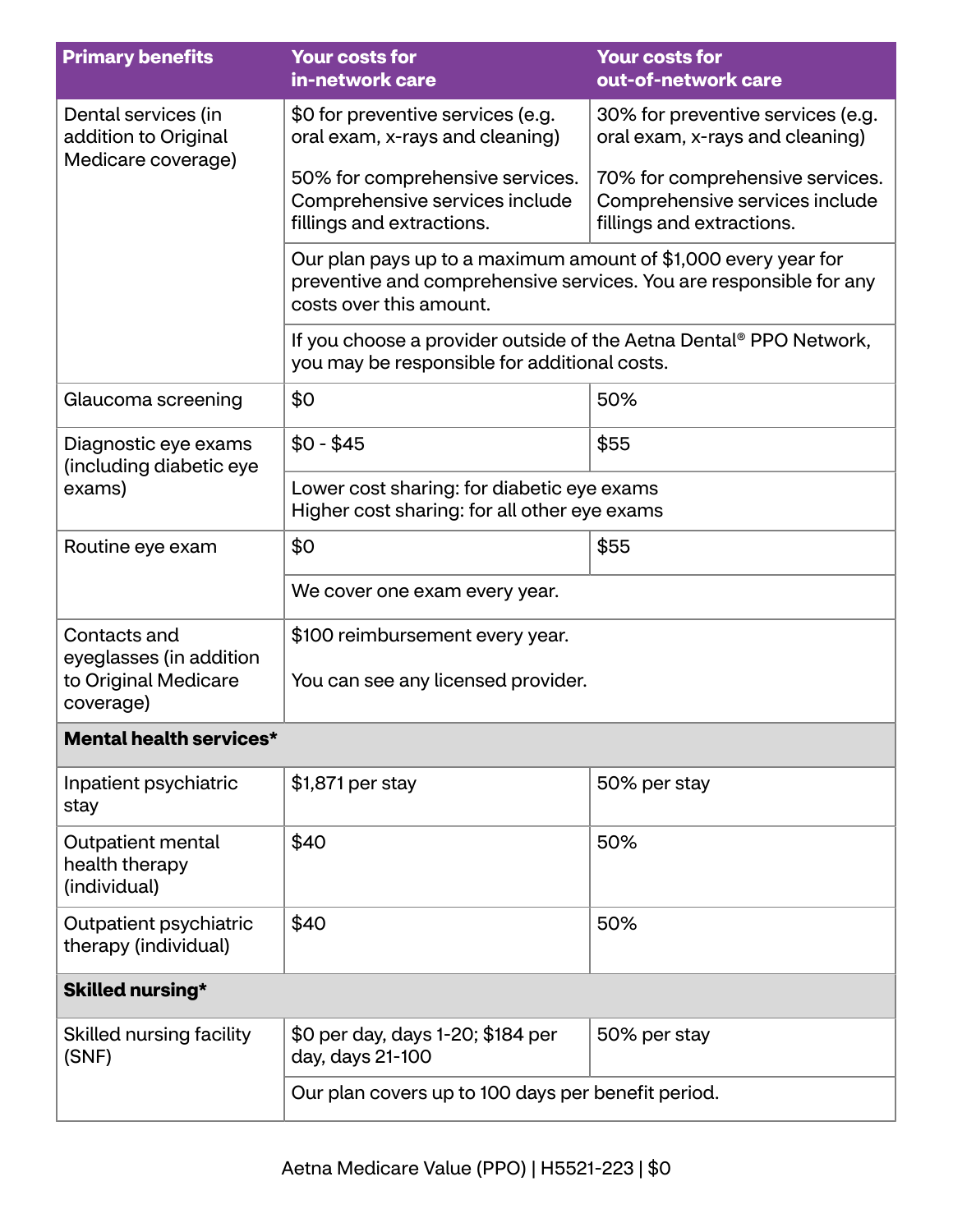| <b>Primary benefits</b>                       | <b>Your costs for</b><br>in-network care | <b>Your costs for</b><br>out-of-network care |  |
|-----------------------------------------------|------------------------------------------|----------------------------------------------|--|
| Therapy*                                      |                                          |                                              |  |
| Physical and speech<br>therapy                | \$40                                     | \$60                                         |  |
| Occupational therapy                          | \$40                                     | 50%                                          |  |
| <b>Ambulance &amp; routine transportation</b> |                                          |                                              |  |
| Ground ambulance<br>(one-way trip)            | \$290                                    | \$290                                        |  |
| Air ambulance*<br>(one-way trip)              | \$375                                    | \$375                                        |  |
| Routine transportation<br>(non-emergency)     | <b>Not Covered</b>                       | <b>Not Covered</b>                           |  |
| <b>Medicare Part B drugs*</b>                 |                                          |                                              |  |
| Chemotherapy drugs                            | 20%                                      | 50%                                          |  |
| Other Part B drugs                            | 20%                                      | 50%                                          |  |

**\*** Prior authorization may be required for these benefits. See the EOC for details.

### **Aetna Medicare Value (PPO) includes extra benefits. Learn more about these benefits after the prescription drug information.**

| <b>Prescription drugs</b> (Your costs may be lower if you qualify for Extra Help)             |                                                                   |  |  |
|-----------------------------------------------------------------------------------------------|-------------------------------------------------------------------|--|--|
| Formulary name                                                                                | B2 (You can use this when referencing our list of covered drugs.) |  |  |
| <b>Stage 1: Deductible</b><br>You pay the full cost of drugs until you reach your deductible. |                                                                   |  |  |
| This plan doesn't have<br>a deductible, so your<br>coverage begins at Stage<br>2.             | \$0                                                               |  |  |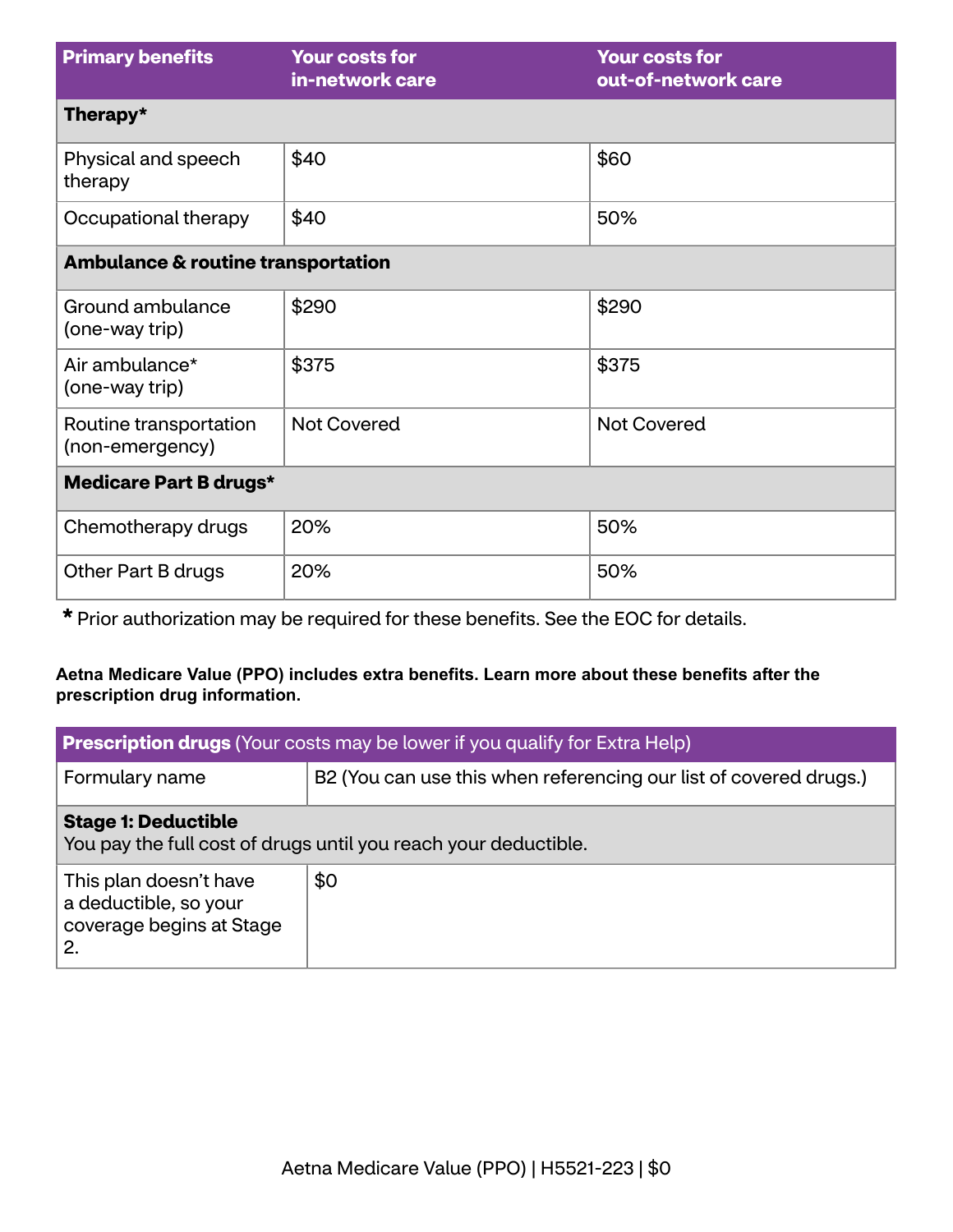### **Prescription drugs** (Your costs may be lower if you qualify for Extra Help)

#### **Stage 2: Initial coverage**

You pay the costs below until your total drug costs reach \$4,430. You pay the copay listed below or the cost of the drug, whichever is lower. These cost shares may also apply to Home Infusion drugs when obtained through your Part D benefit.

|                                  | 30-day supply<br>through<br><b>Retail or Mail</b> |                 | $100$ -day<br>supply through<br><b>Retail or Mail</b> |                 | 31-day supply<br>through<br><b>Long-Term Care</b> |
|----------------------------------|---------------------------------------------------|-----------------|-------------------------------------------------------|-----------------|---------------------------------------------------|
|                                  | <b>Preferred</b>                                  | <b>Standard</b> | <b>Preferred</b>                                      | <b>Standard</b> | <b>Standard</b>                                   |
| <b>Tier 1: Preferred Generic</b> | \$0                                               | \$15            | \$0                                                   | \$45            | \$15                                              |
| Tier 2: Generic                  | \$5                                               | \$20            | \$10                                                  | \$60            | \$20                                              |
| Tier 3: Preferred Brand          | \$47                                              | \$47            | \$141                                                 | \$141           | \$47                                              |
| Tier 4: Non-Preferred Drug       | \$100                                             | \$100           | \$300                                                 | \$300           | \$100                                             |
| Tier 5: Specialty                | 33%                                               | 33%             | N/A                                                   | N/A             | 33%                                               |

#### **Stage 3: Coverage gap**

Our plan offers some coverage in this stage. The coverage gap lasts until your out-of-pocket drug costs reach \$7,050.

|                                                                                    | 30-day supply through Retail or Mail                         |                 |  |
|------------------------------------------------------------------------------------|--------------------------------------------------------------|-----------------|--|
|                                                                                    | <b>Preferred</b>                                             | <b>Standard</b> |  |
| <b>Tier 1: Preferred Generic</b>                                                   | \$0                                                          | \$15            |  |
| Tier 2: Generic                                                                    | \$5                                                          | \$20            |  |
| All other Brand Name<br>Drugs                                                      | 25% of the plan's cost                                       |                 |  |
| All other Generic Drugs                                                            | 25% of the plan's cost                                       |                 |  |
| <b>Stage 4: Catastrophic coverage</b><br>You pay a small cost share for each drug. |                                                              |                 |  |
| Generic Drugs                                                                      | You pay the greater of 5% of the cost of the drug or \$3.95. |                 |  |

Brand Name Drugs  $\vert$  You pay the greater of 5% of the cost of the drug or \$9.85.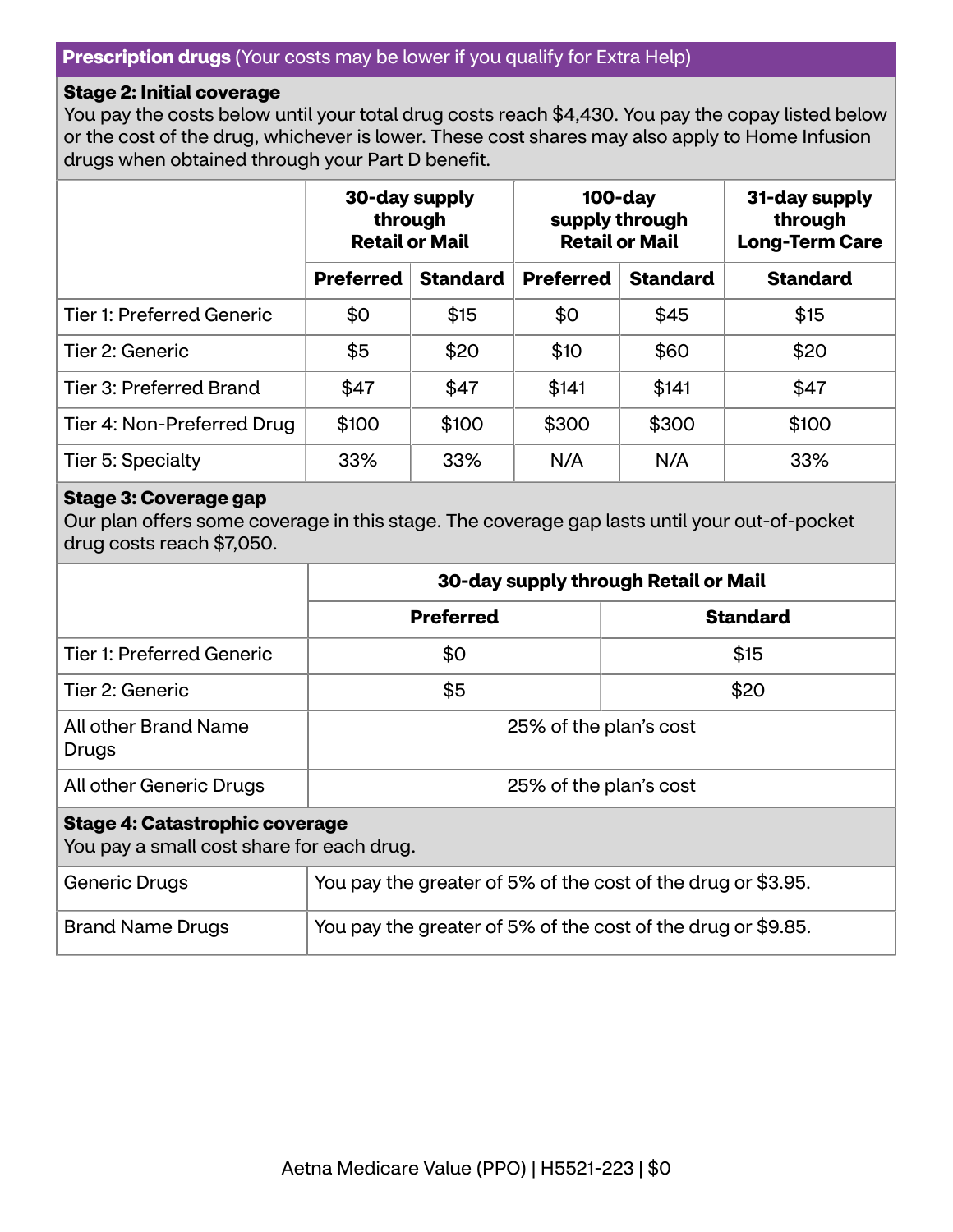| <b>Other benefits</b>                                     | <b>Your costs for</b><br>in-network care                                                                                                                                                                                        | <b>Your costs for</b><br>out-of-network care |  |
|-----------------------------------------------------------|---------------------------------------------------------------------------------------------------------------------------------------------------------------------------------------------------------------------------------|----------------------------------------------|--|
| Equipment, prosthetics, & supplies*                       |                                                                                                                                                                                                                                 |                                              |  |
| Diabetic supplies                                         | $0\% - 20\%$                                                                                                                                                                                                                    | $0\% - 20\%$                                 |  |
|                                                           | We only cover OneTouch/LifeScan supplies, including test strips,<br>glucose monitors, solutions, lancets and lancing devices for \$0.<br>Note: In case of an approved medical exception, other brands may<br>be covered at 20%. |                                              |  |
| Durable medical<br>equipment (e.g.<br>wheelchair, oxygen) | 20%                                                                                                                                                                                                                             | 25%                                          |  |
| Prosthetics (e.g. braces,<br>artificial limbs)            | 20%                                                                                                                                                                                                                             | 50%                                          |  |
| Substance abuse*                                          |                                                                                                                                                                                                                                 |                                              |  |
| Outpatient substance<br>abuse (Individual<br>therapy)     | \$40                                                                                                                                                                                                                            | 50%                                          |  |

**\*** Prior authorization may be required for these benefits. See the EOC for details.

| <b>Additional benefits and Benefit information</b><br>services provided by |                                                                                                                                                                                                                                                                                                                      |                                              |  |
|----------------------------------------------------------------------------|----------------------------------------------------------------------------------------------------------------------------------------------------------------------------------------------------------------------------------------------------------------------------------------------------------------------|----------------------------------------------|--|
| <b>Aetna Medicare Value</b><br>(PPO)                                       | <b>Your costs for</b><br>in-network care                                                                                                                                                                                                                                                                             | <b>Your costs for</b><br>out-of-network care |  |
| 24-Hour Nurse Line                                                         | Speak with a registered nurse 24 hours a day, 7 days a week to<br>discuss medical issues or wellness topics.                                                                                                                                                                                                         |                                              |  |
| Chiropractic care*                                                         | Medicare covered services:<br>\$20                                                                                                                                                                                                                                                                                   | Medicare covered services:<br>50%            |  |
| <b>Fitness</b>                                                             | Basic membership at participating SilverSneakers® facilities and<br>access to online wellness related tools, planners, newsletters and<br>classes, at no extra cost.<br>You can request an at-home fitness kit through SilverSneakers® if you<br>don't live near a participating club or prefer to exercise at home. |                                              |  |
|                                                                            |                                                                                                                                                                                                                                                                                                                      |                                              |  |
| <b>Meals</b>                                                               | When you get home after an inpatient hospital or skilled nursing<br>stay, we cover up to 14 home delivered meals over 7 days. You will be<br>contacted to schedule delivery if eligible and meals will be provided<br>through Mom's Meals.                                                                           |                                              |  |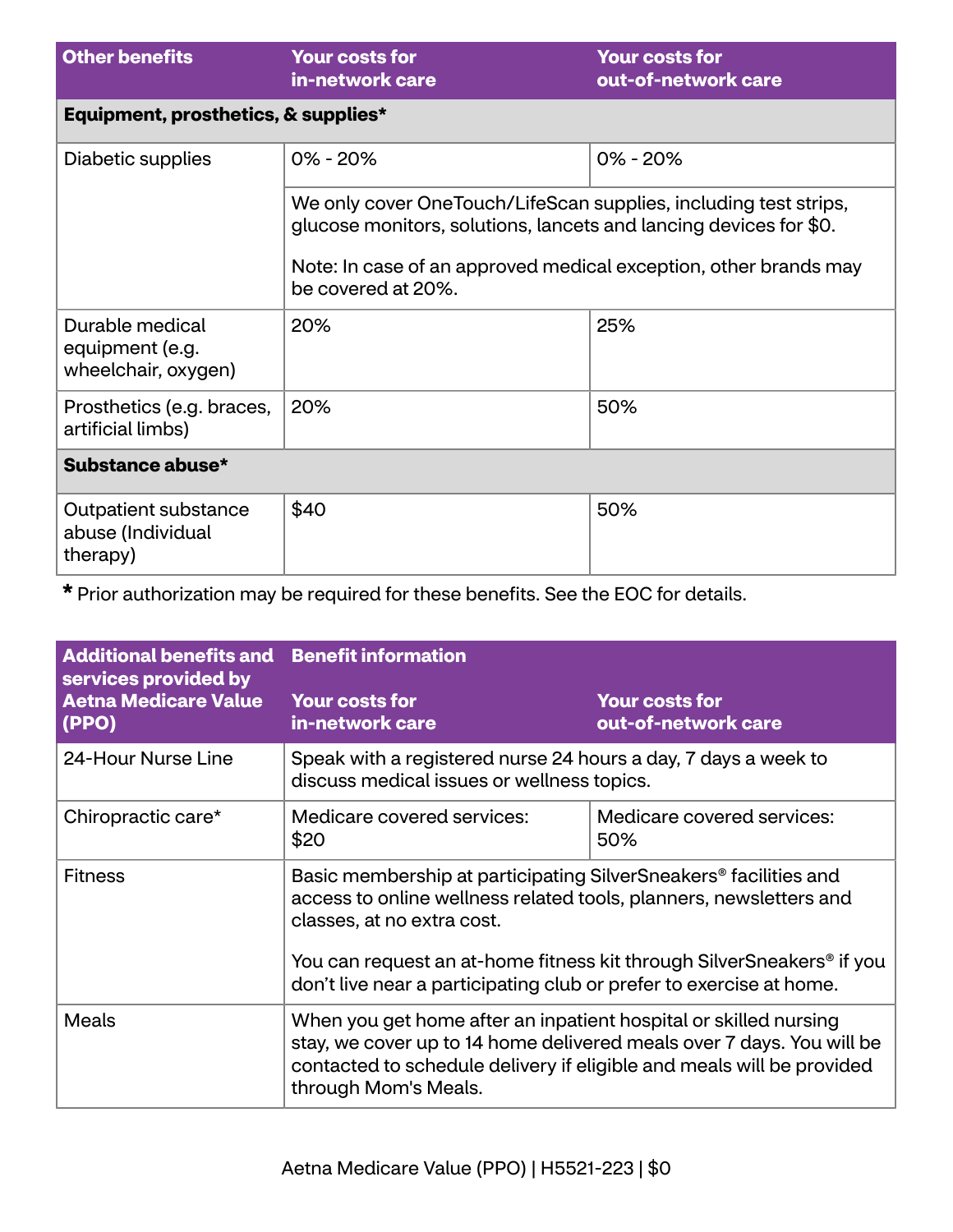| <b>Additional benefits and</b><br>services provided by | <b>Benefit information</b>                                                                                                                                                     |                                                                                                                                                                                                                                                                                                                                                                                                                                                                                                                                                                                                                               |  |
|--------------------------------------------------------|--------------------------------------------------------------------------------------------------------------------------------------------------------------------------------|-------------------------------------------------------------------------------------------------------------------------------------------------------------------------------------------------------------------------------------------------------------------------------------------------------------------------------------------------------------------------------------------------------------------------------------------------------------------------------------------------------------------------------------------------------------------------------------------------------------------------------|--|
| <b>Aetna Medicare Value</b><br>(PPO)                   | <b>Your costs for</b><br>in-network care                                                                                                                                       | <b>Your costs for</b><br>out-of-network care                                                                                                                                                                                                                                                                                                                                                                                                                                                                                                                                                                                  |  |
| Over-the-counter items<br>(OTC)                        | participating CVS <sup>®</sup> stores.                                                                                                                                         | Get over-the-counter health and wellness products by mail or at                                                                                                                                                                                                                                                                                                                                                                                                                                                                                                                                                               |  |
|                                                        |                                                                                                                                                                                | Our plan pays up to a maximum amount of \$45 every quarter.                                                                                                                                                                                                                                                                                                                                                                                                                                                                                                                                                                   |  |
|                                                        | OTC Health Solutions will manage your OTC benefit. See the OTC<br>catalog for a list of eligible items. You can find the catalog at https://<br>www.cvs.com/otchs/myorder.     |                                                                                                                                                                                                                                                                                                                                                                                                                                                                                                                                                                                                                               |  |
| Resources For Living <sup>®</sup>                      | Resources For Living <sup>®</sup> helps connect you to resources in your<br>community such as senior housing, adult daycare, meal subsidies,<br>community activities and more. |                                                                                                                                                                                                                                                                                                                                                                                                                                                                                                                                                                                                                               |  |
| Telehealth*                                            | You can receive primary care, physician specialist, mental health and<br>urgent care services via a virtual visit.                                                             |                                                                                                                                                                                                                                                                                                                                                                                                                                                                                                                                                                                                                               |  |
|                                                        | minuteclinic/virtual-care/videovisit.                                                                                                                                          | Members should contact their doctor for information on what<br>telehealth services they offer and how to schedule a telehealth<br>visit. Depending on location, members may also have the option to<br>schedule a telehealth visit 24 hours a day, 7 days a week via Teladoc,<br>MinuteClinic Video Visit, or other provider that offers telehealth<br>services covered under your plan. Members can access Teladoc<br>at https://www.teladoc.com/aetna/ or by calling 1-855-TELADOC<br>(1-855-835-2362) (TTY: 711). Members can find out if MinuteClinic<br>Video Visit are available in their area at: https://www.cvs.com/ |  |
| Visitor/travel benefit:<br>Explorer                    | outside of our plan's service area.                                                                                                                                            | Allows you to remain in your plan for up to 12 months when you are                                                                                                                                                                                                                                                                                                                                                                                                                                                                                                                                                            |  |
|                                                        |                                                                                                                                                                                | You can see an Aetna Medicare participating provider anywhere in<br>the United States who accepts PPO members and pay in-network<br>cost shares. Not all providers participate in the multi-state network.<br>You also have the option of seeing a non-participating provider and<br>paying the out-of-network cost for the visit. Contact us for help<br>finding a participating provider in the area you're traveling to.                                                                                                                                                                                                   |  |
|                                                        | Plan rules continue to apply. Prior authorizations are required for<br>certain services.                                                                                       |                                                                                                                                                                                                                                                                                                                                                                                                                                                                                                                                                                                                                               |  |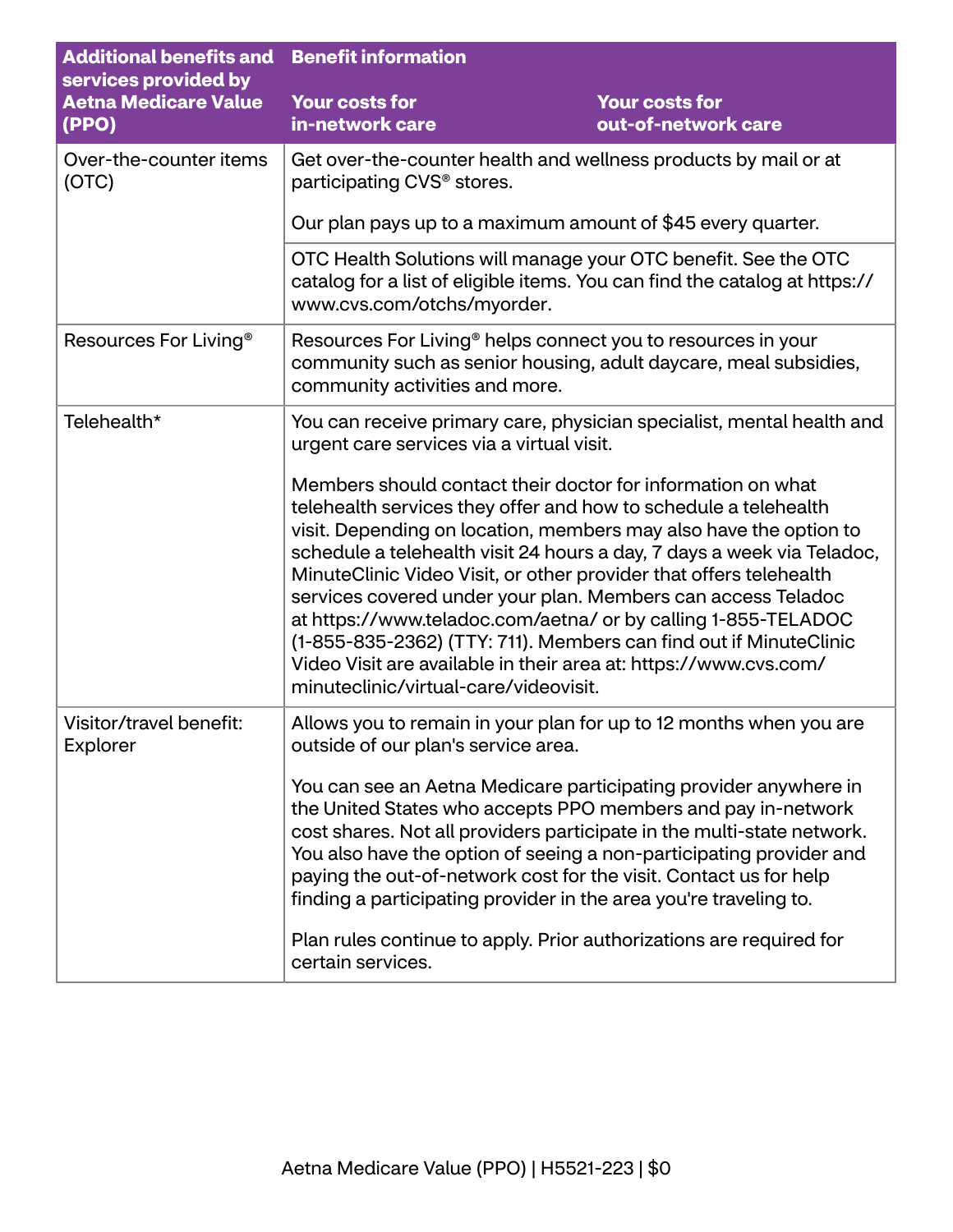# **Pre-enrollment checklist**

Before making an enrollment decision, it is important that you fully understand our benefits and rules. If you have any questions, you can call and speak to a member services representative at **1-833-859-6031 (TTY: 711)**. From October 1 to March 31, you can call us 7 days a week from 8 a.m. - 8 p.m. local time. From April 1 to September 30, we're here Monday through Friday from 8 a.m. - 8 p.m. local time.

# **Understanding the benefits**

- $\Box$  Review the full list of benefits found in the Evidence of Coverage (EOC), especially those services for which you routinely see a doctor. Visit **[AetnaMedicare.com](http://AetnaMedicare.com)** or call **1-833-859-6031 (TTY: 711)** to view a copy of the EOC.
- $\Box$  Review the provider directory (or ask your doctor) to make sure the doctors you see now are in the network. If they are not listed, it means you will likely have to select a new doctor.
- $\Box$  Review the pharmacy directory to make sure the pharmacy you use for any prescription medicine is in the network. If the pharmacy is not listed, you will likely have to select a new pharmacy for your prescriptions.

# **Understanding important rules**

- $\Box$  You must continue to pay your Medicare Part B premium. This premium is normally taken out of your Social Security check each month.
- Benefits, premiums and/or copayments/co-insurance may change on January 1, 2023.
- $\Box$  Our plan allows you to see providers outside of our network (non-contracted providers). However, while we will pay for covered services provided by a non-contracted provider, the provider must agree to treat you. Except in an emergency or urgent situations, noncontracted providers may deny care. In addition, you may pay a higher co-pay for services received by non-contracted providers.

© 2021 Aetna Inc. Y0001 NR 0009 21693a 2021 C